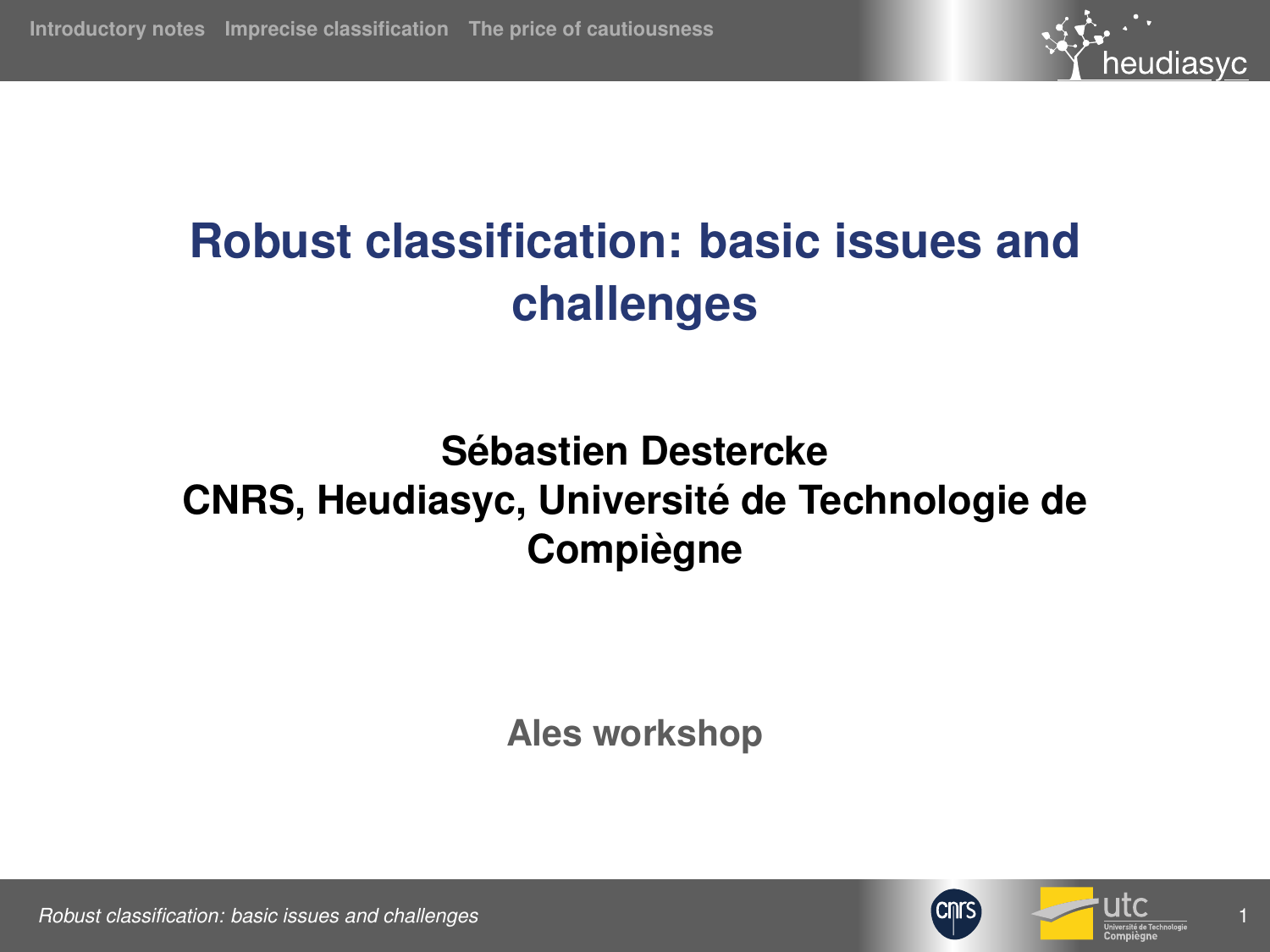

#### <span id="page-1-0"></span>**The problem illustrated**

#### Task: recognizing obstacles for autonomous, mobile robots



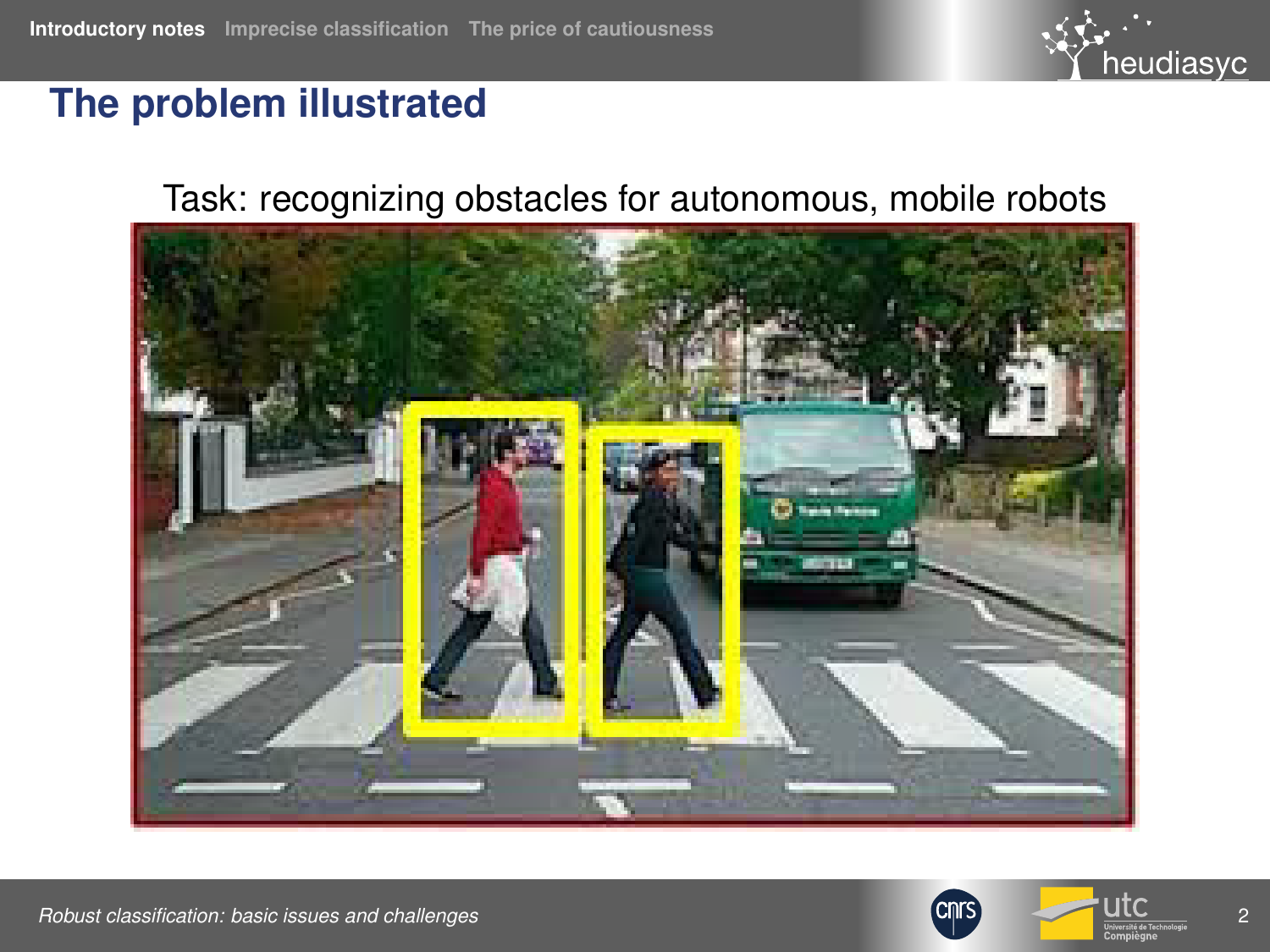### **Basic (supervised) learning setting**

- Input features + observed output in  $\mathcal{X} \times \mathcal{Y}$
- $\bullet$  A number of observations  $(x_i, y_i)$ ,  $i = 1, \ldots, n$
- $\bullet\,$  From them, learn a model with parameters  $\hat{\theta}\in\Theta$
- For new *x*, prediction  $\hat{\theta}(x)$





heudiasyc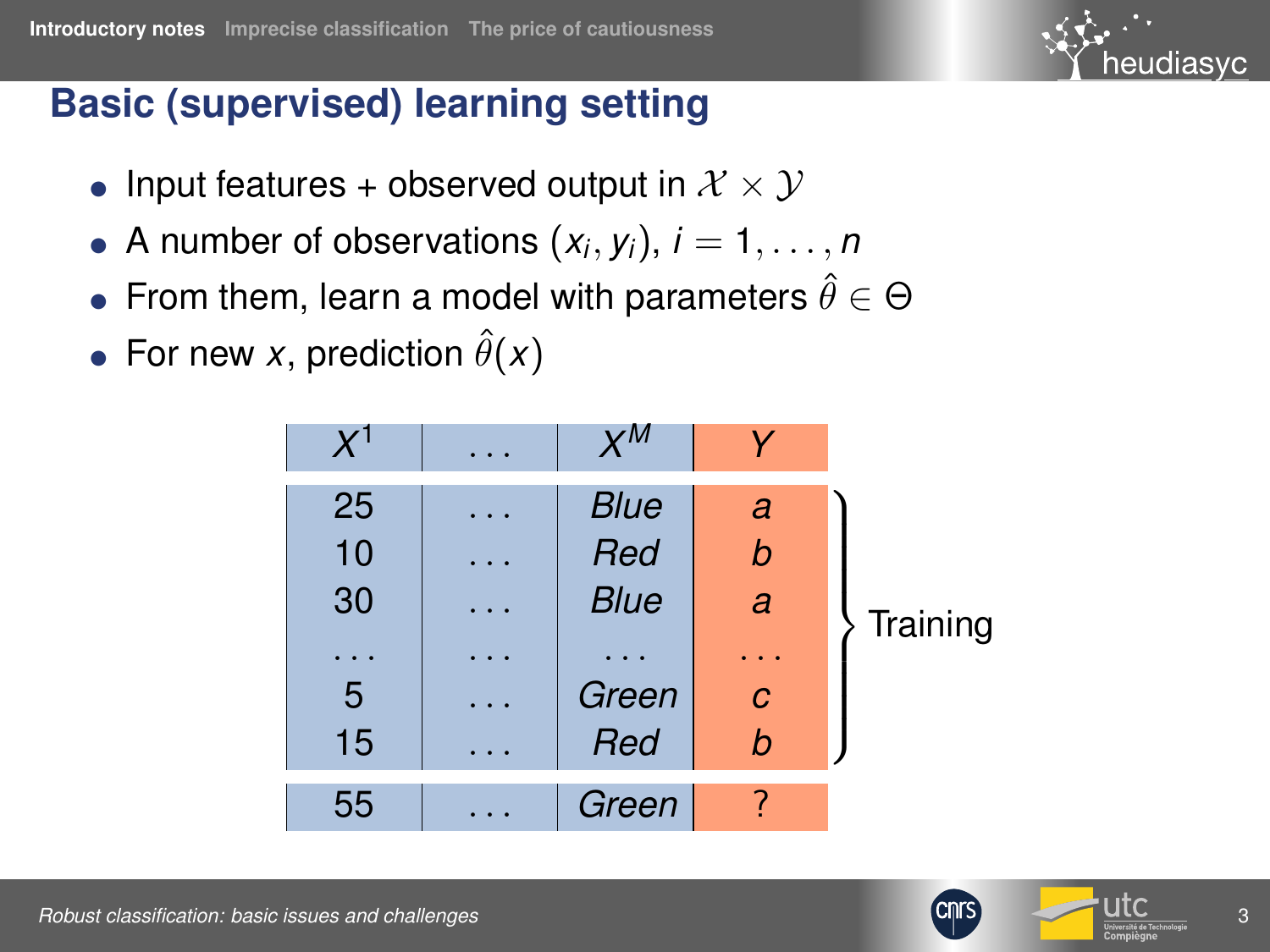

#### **Decision rule**

#### **Probabilistic case**:

- $\bullet$  A loss  $\ell : \mathcal{V} \times \mathcal{V} \to \mathbb{R}$
- $\ell(\hat{y}, y)$  is the loss of predicting  $\hat{y}$  if *y* is the truth
- $\bullet \,$  *y*  $\geq$  *y'* if  $E(\ell(y, \cdot)) \leq E(\ell(y', \cdot))$  with

$$
E(\ell(y,\cdot))=\sum_{\omega\in\mathcal{Y}}p(\omega|x)\ell(y,\omega)
$$

$$
\ell_{0,1} = \begin{array}{c} S & F \\ \hat{S} & \begin{pmatrix} 0 & 1 \\ 1 & 0 \end{pmatrix} \\ \hat{F} & \begin{pmatrix} 0 & 0 \\ 1 & 0 \end{pmatrix} \end{array} \qquad \qquad \ell = \begin{array}{c} S & F \\ \hat{F} & \begin{pmatrix} 0 & \alpha \\ \beta & 0 \end{pmatrix} \end{array}
$$

 $S \geq F \Leftrightarrow p(S) \geq p(F)$ 

 $S \geq F \Leftrightarrow \beta p(S) \geq \alpha p(F)$ 



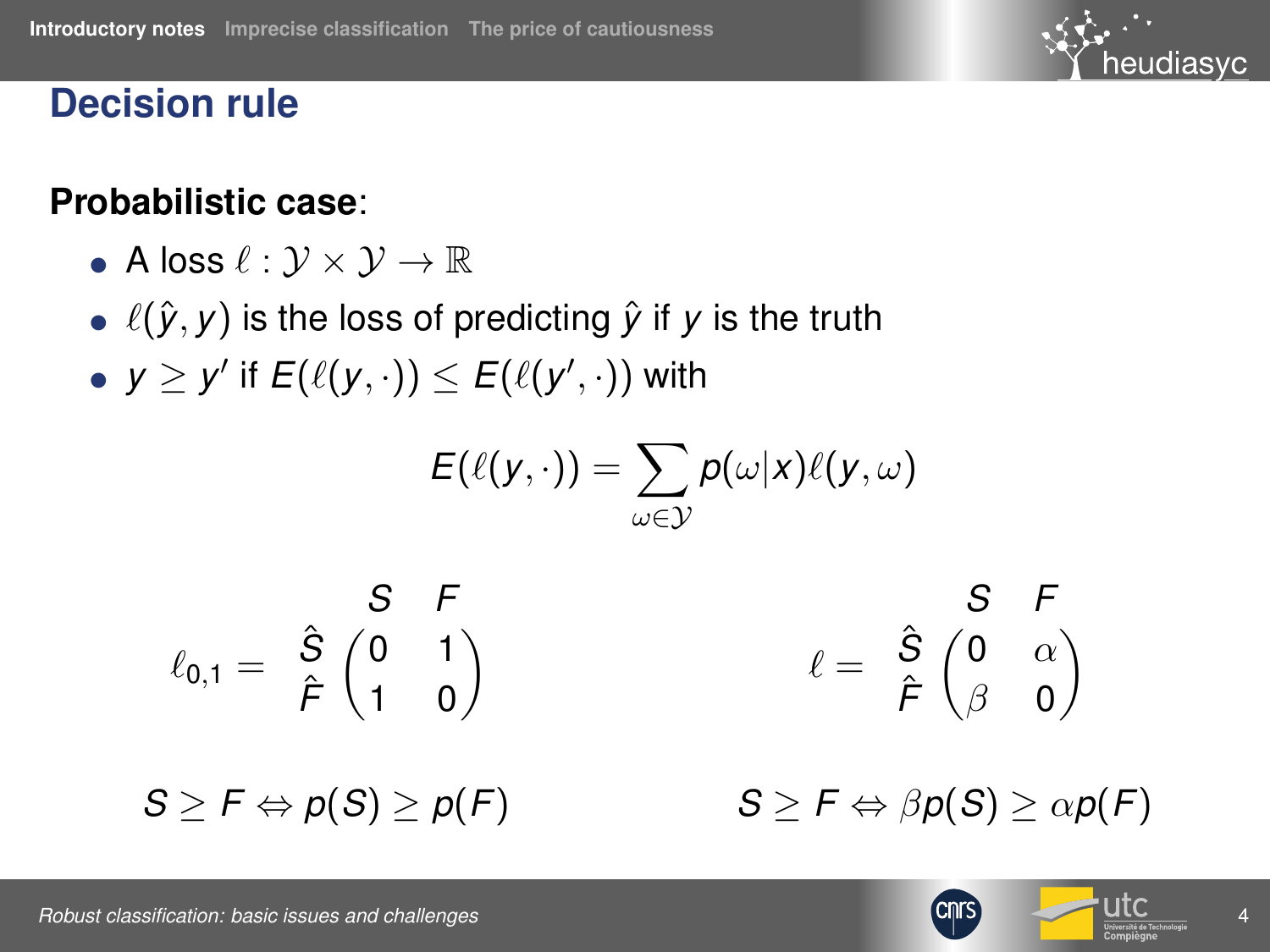

#### **Precise models and extended cost matrix**

Predict whether there is a **p**edestrian, a **b**icycle or **n**othing



Often, different mistakes have different consequences



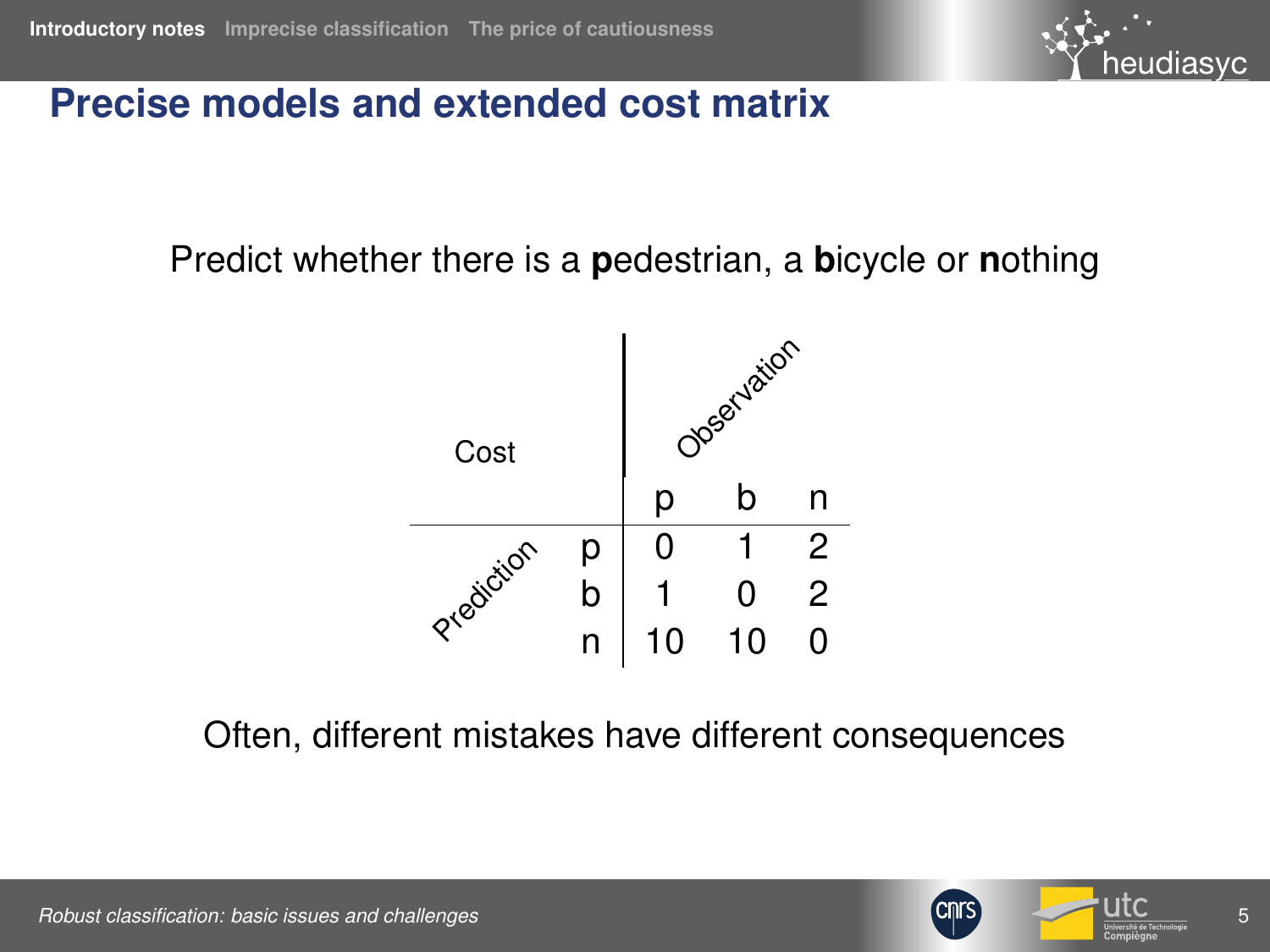# heudiasyc

### **Classical predictions**

Assuming probability  $p(p) = 0.1$ ,  $p(b) = 0.4$ ,  $p(n) = 0.5$ , we would predict

$$
\begin{array}{cc}\n p & b & n \\
 p \begin{pmatrix} 0 & 1 & 2 \\
 1 & 0 & 2 \\
 10 & 10 & 0\n \end{pmatrix} \times (p(p), p(b), p(n))^T = \begin{pmatrix} 1.4 \\ 1.1 \\ 5 \end{pmatrix}\n \end{array}
$$

Or, in terms of dominance  $\mathbf{b} \succ \mathbf{p} \succ \mathbf{n}$ 

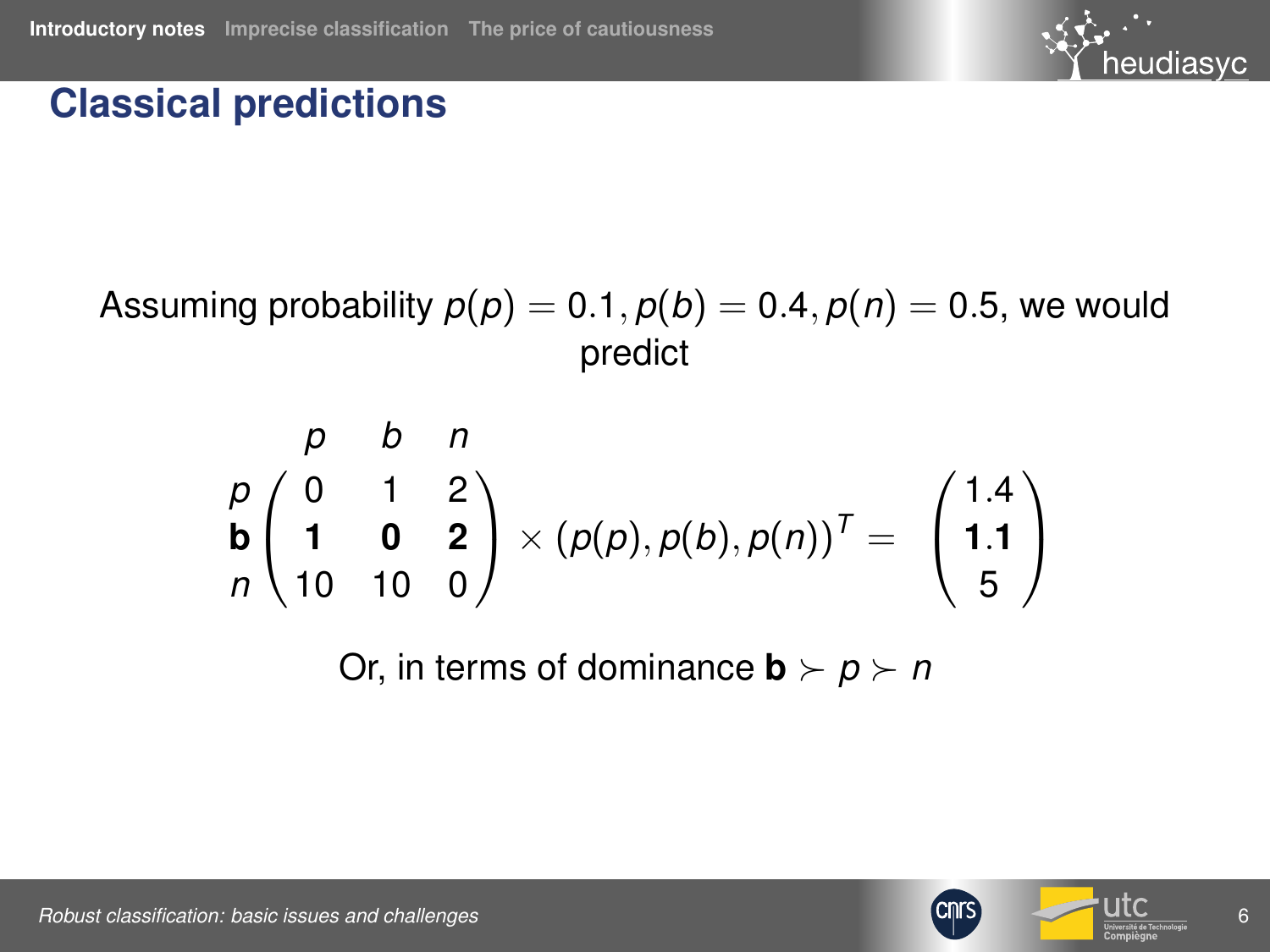### <span id="page-6-0"></span>**Talk topic**

# eudiasvc

#### **Issue**

In usual setting, a **single** class/output of lowest expected cost is predicted:

- $\bullet$  Reasonable when many decisions of small impact (e.g., Amazon recommendation, Google ranking)  $\rightarrow$  losing sometimes ok if winning in average
- Questionable when decisions are rare or mistakes of big consequences

### **Question(s)**

- Which extensions to be informative but cautious in case of doubt?
- How to evaluate such extensions?



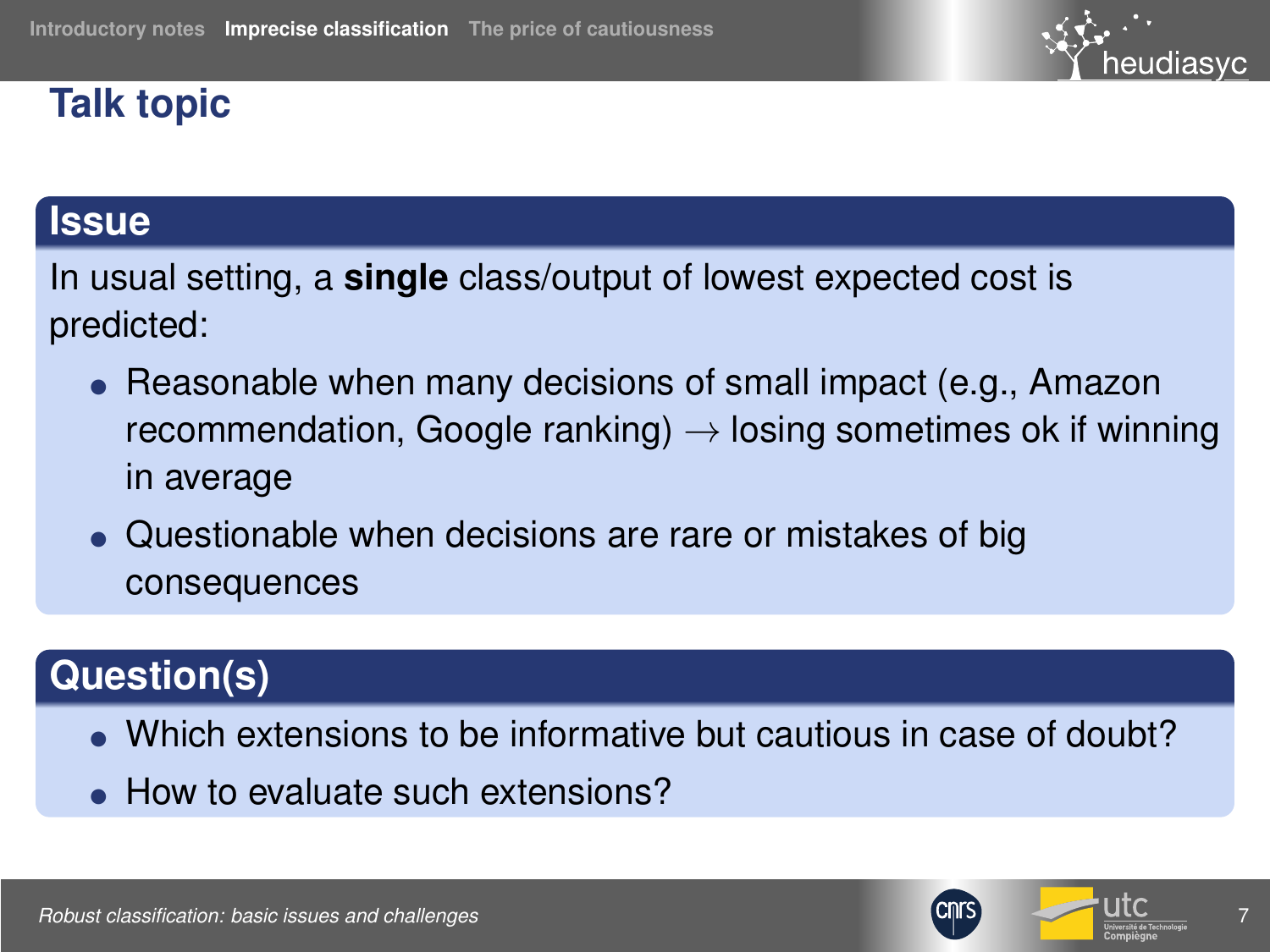

#### **First solution: extend the cost matrix**

Assuming probability  $p(p) = 0.1$ ,  $p(b) = 0.4$ ,  $p(n) = 0.5$ , we want the possibility to make indeterminate predictions



How should we complete the matrix? [\[3,](#page-20-1) [2,](#page-20-2) [5,](#page-20-3) [1\]](#page-20-4)

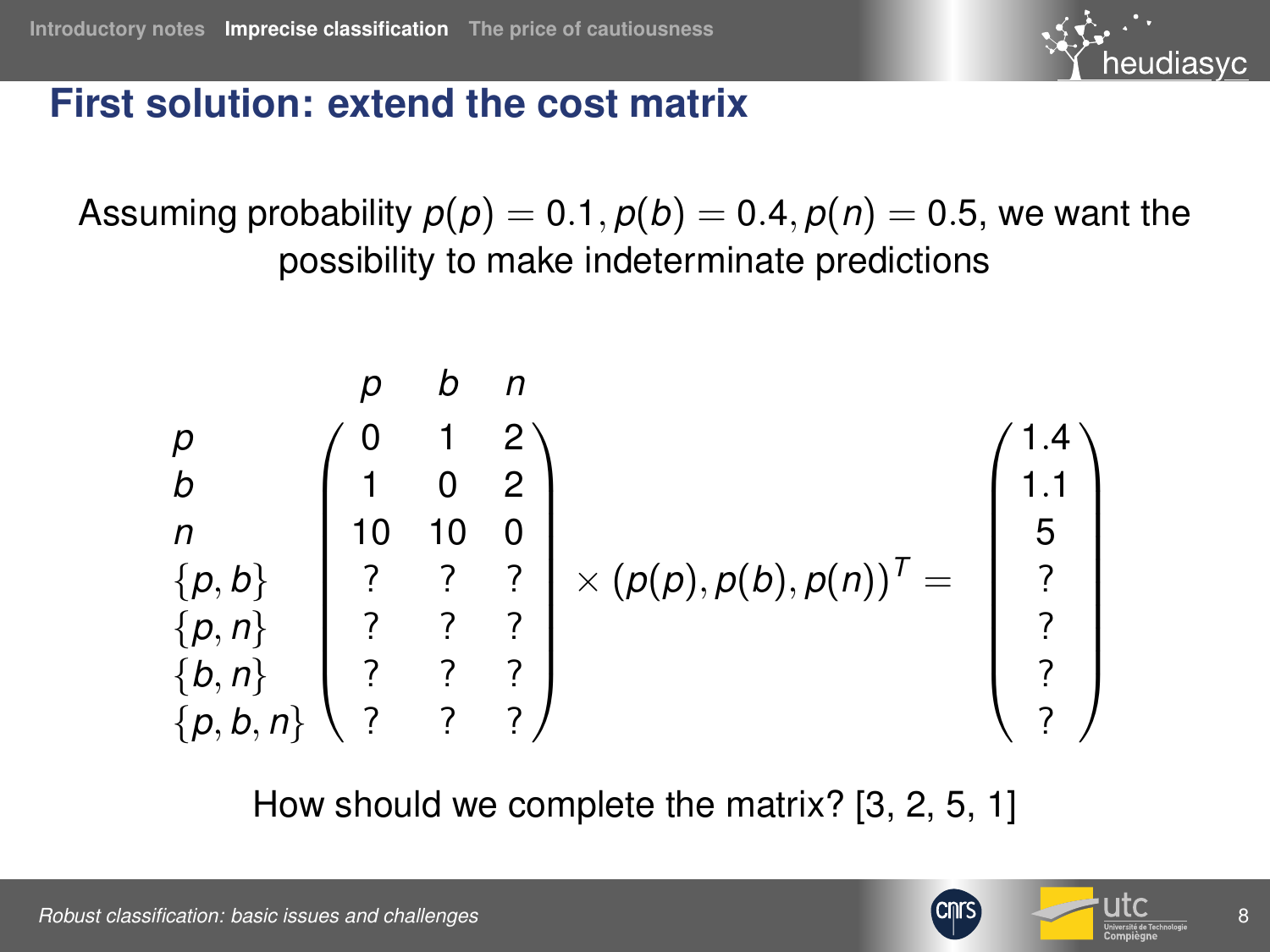

#### **A suitable matrix**

Assuming probability  $p(p) = 0.1$ ,  $p(b) = 0.4$ ,  $p(n) = 0.5$ , and the following complete matrix

$$
\begin{array}{c}\np \\
b \\
n \\
n \\
p, b\n\end{array}\n\begin{pmatrix}\n0 & 1 & 2 \\
1 & 0 & 2 \\
10 & 10 & 0 \\
0.1 & 0.1 & 2 \\
4 & 4 & 1 \\
p, p, p, q\n\end{pmatrix}\n\times (p(p), p(b), p(n)) = \begin{pmatrix}\n1.4 \\
1.1 \\
5 \\
1.05 \\
2.5 \\
2.5 \\
2\n\end{pmatrix}
$$

Dominance relation  $\{p, b\} \succ b \succ p \succ \{p, b, n\} \succ \{p, n\} \equiv \{b, n\} \succ n$ 

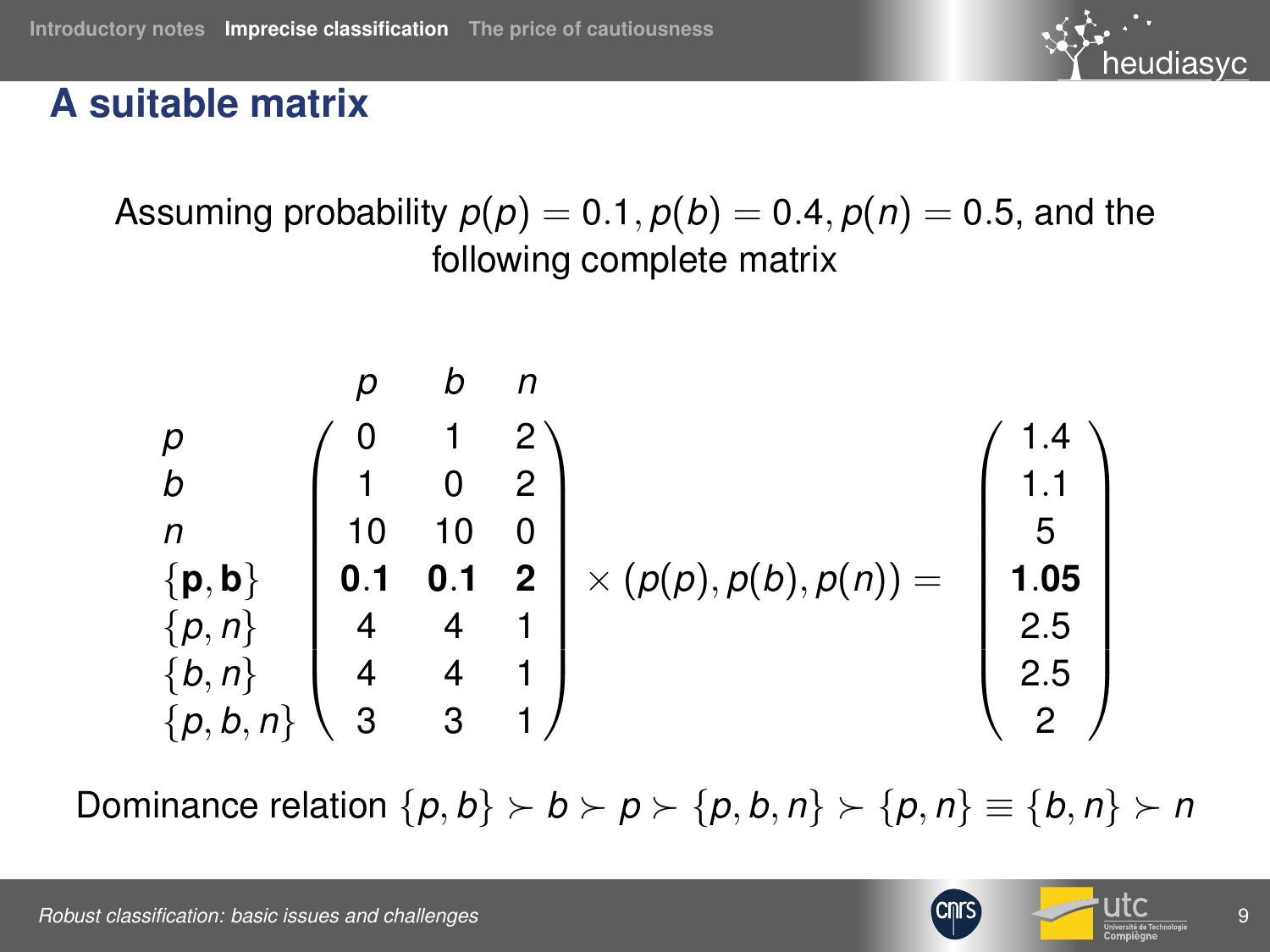

#### **First solution: pros and cons**

Imprecision is added in decision, uncertainty representation unmodified:

- $\bullet$  +: usually rather efficient
- $\bullet$  +: can be plugged to any existing probabilistic method
- $\bullet$  -: gain in information=change of preferences
- : uninformed situation not distinguished from ambiguous one



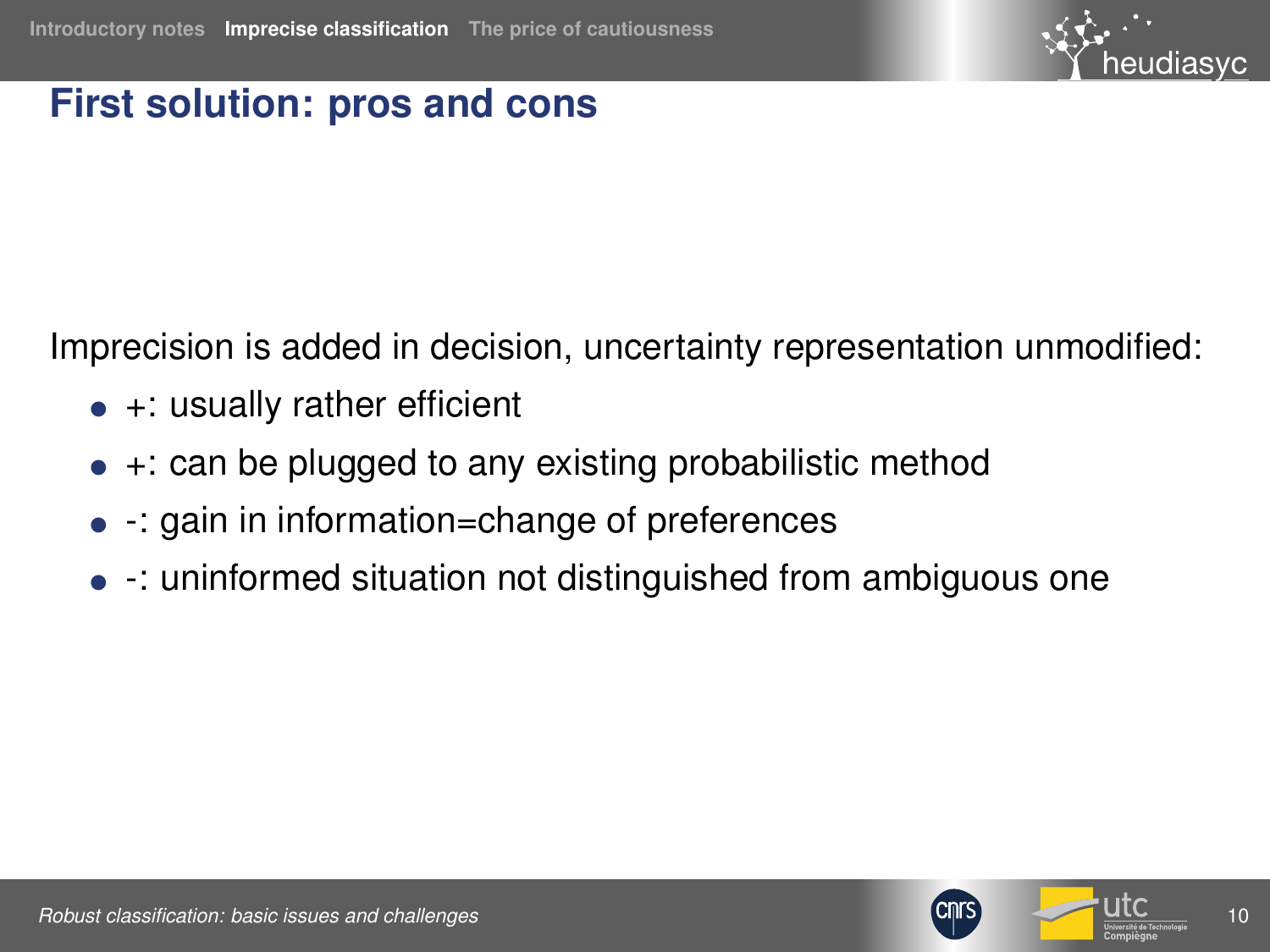# heudiasvc

# **Two kinds of uncertainties**

- Aleatory uncertainty: classes are really mixed  $\rightarrow$  irreducible with more data (but possibly by adding features)
- Epistemic uncertainty: lack of information  $\rightarrow$  reducible

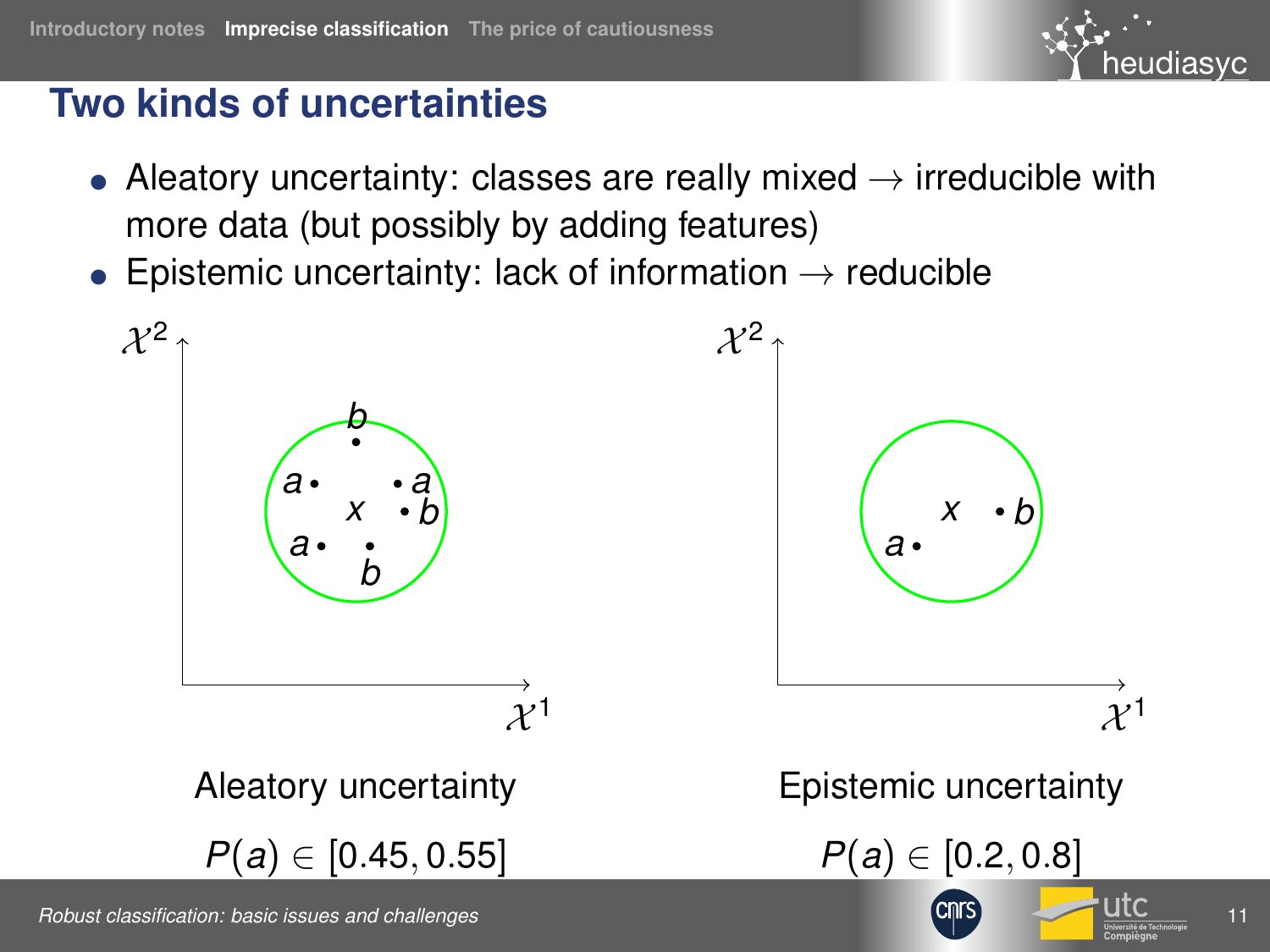

#### **From imprecise models to imprecise decision [\[4\]](#page-20-5)**

General idea: proceed through skeptic inference

- given a set  $P$  of possible models
- pairwise comparison:  $y > y'$  only if so for every model within  $P$ . In the imprecise probabilistic case:

$$
y > y' \Leftrightarrow \min_{p \in \mathcal{P}} \mathsf{E}_p(\ell(y',\cdot) - (\ell(y,\cdot)) > 0
$$

● possible winners: *y* is a possibly optimal answer if there is a model for which it is optimal. In the imprecise probabilistic case:

$$
\exists p \in \mathcal{P} \text{ with } y \in \arg\min_{\omega \in \mathcal{Y}} E_p(\ell(\omega, \cdot))
$$

Quite different principle: we change the uncertainty representation.



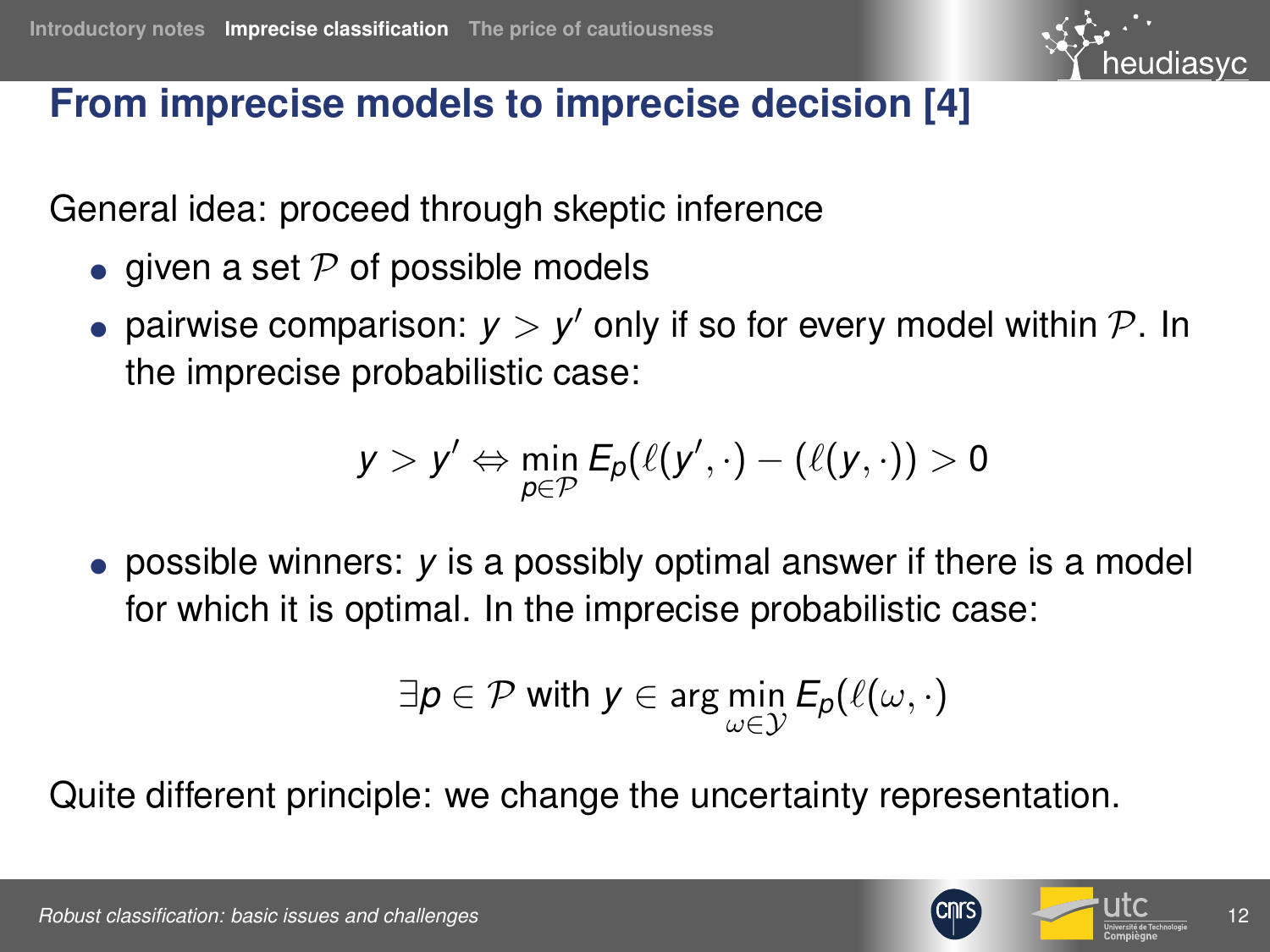

#### **Classical predictions**

Assuming probability *p*(*p*) ∈ [0, 0.2], *p*(*b*) ∈ [0.3, 0.5], *p*(*n*) ∈ [0.4, 0.6], we would predict

$$
\begin{array}{cc}\n p & b & n \\
 p & 0 & 1 & 2 \\
 \mathbf{b} & 1 & 0 & 2 \\
 n & 10 & 10 & 0\n \end{array}\n \times (p(p), p(b), p(n))^T = \begin{pmatrix}\n [1.2, 1.6] \\
 [0.9, 1.3] \\
 [4, 6]\n \end{pmatrix}
$$

Or, in terms of dominance  $\{b, p\} \succ n$ 



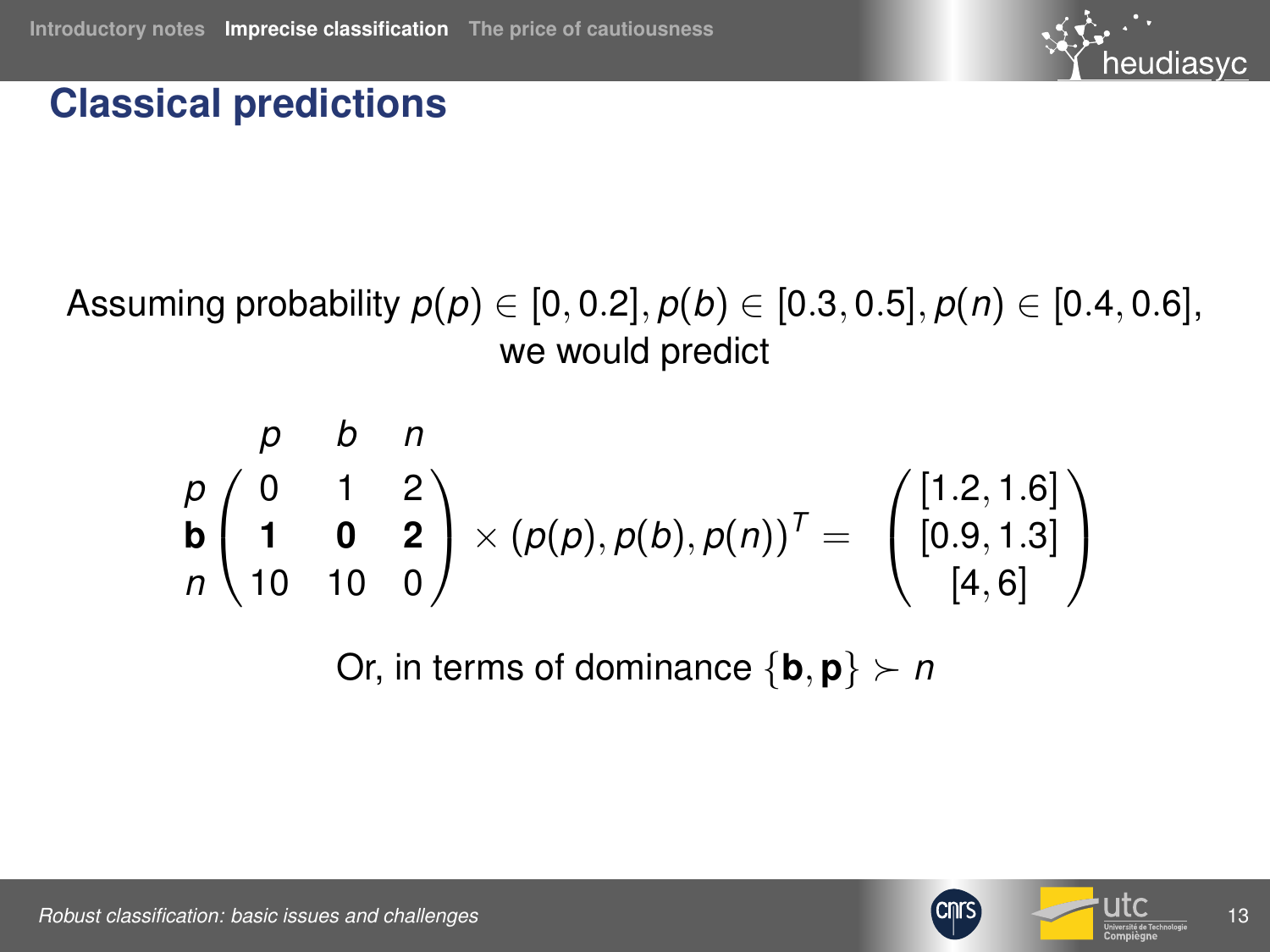

#### **Second solution: pros and cons**

Imprecision is added in uncertainty representation, decision unmodified:

- $\bullet$  -: can be computationally heavy
- : need to extend existing probabilistic method
- $\bullet$  +: gain in information=refinement of preferences (what is said in the past remains true in the future)
- $+$ : can distinguish lack of information from observed ambiguity



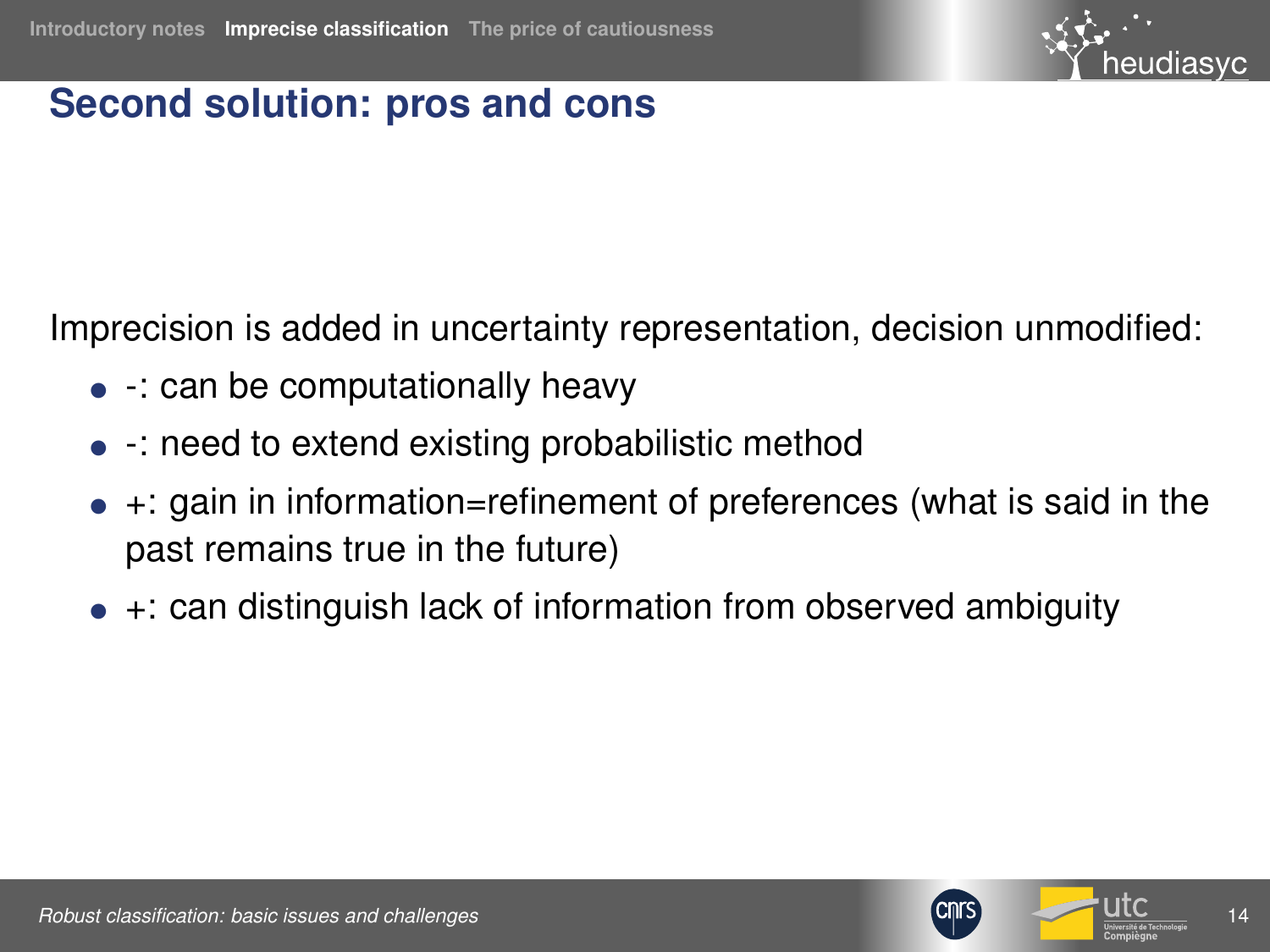

#### <span id="page-14-0"></span>**The price of cautiousness**

Before being cautious, need to answer questions:

- Why do I want to be cautious? What use for that?
- How much do I want to be cautious?
- If cautious, what means an optimal trade-off between:
	- ❍ Being totally uninformative but right
	- $\circ$  Being fully precise but more often wrong

Again, this depends highly of the context, but how can we formalize it?



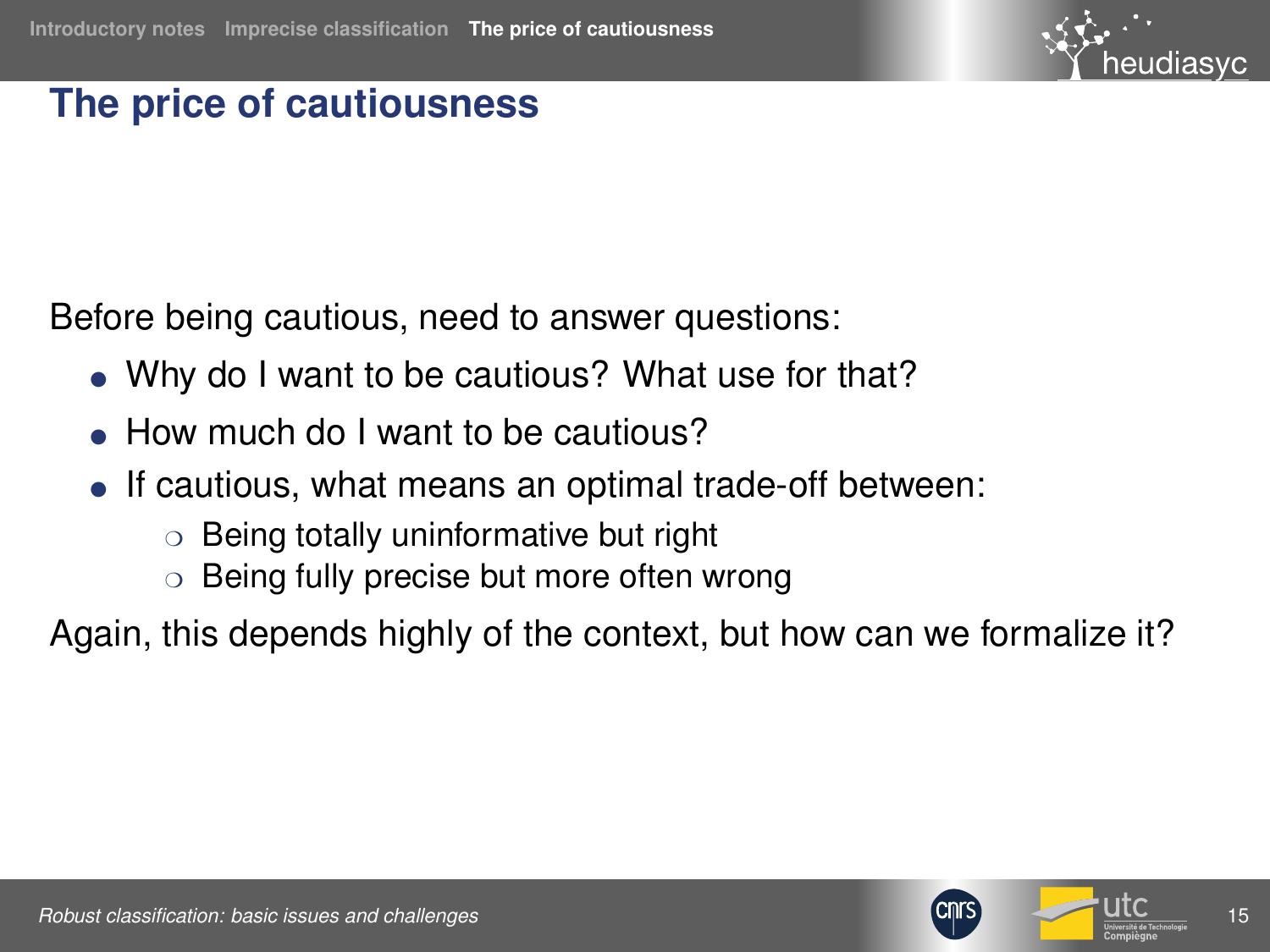

#### **The two doctors story**

In a hospital, doctors get 1\$ each time diagnostic is right.

2 Doctors pretty sure that patients have either Pneumonia (P) or Bronchitis (B)



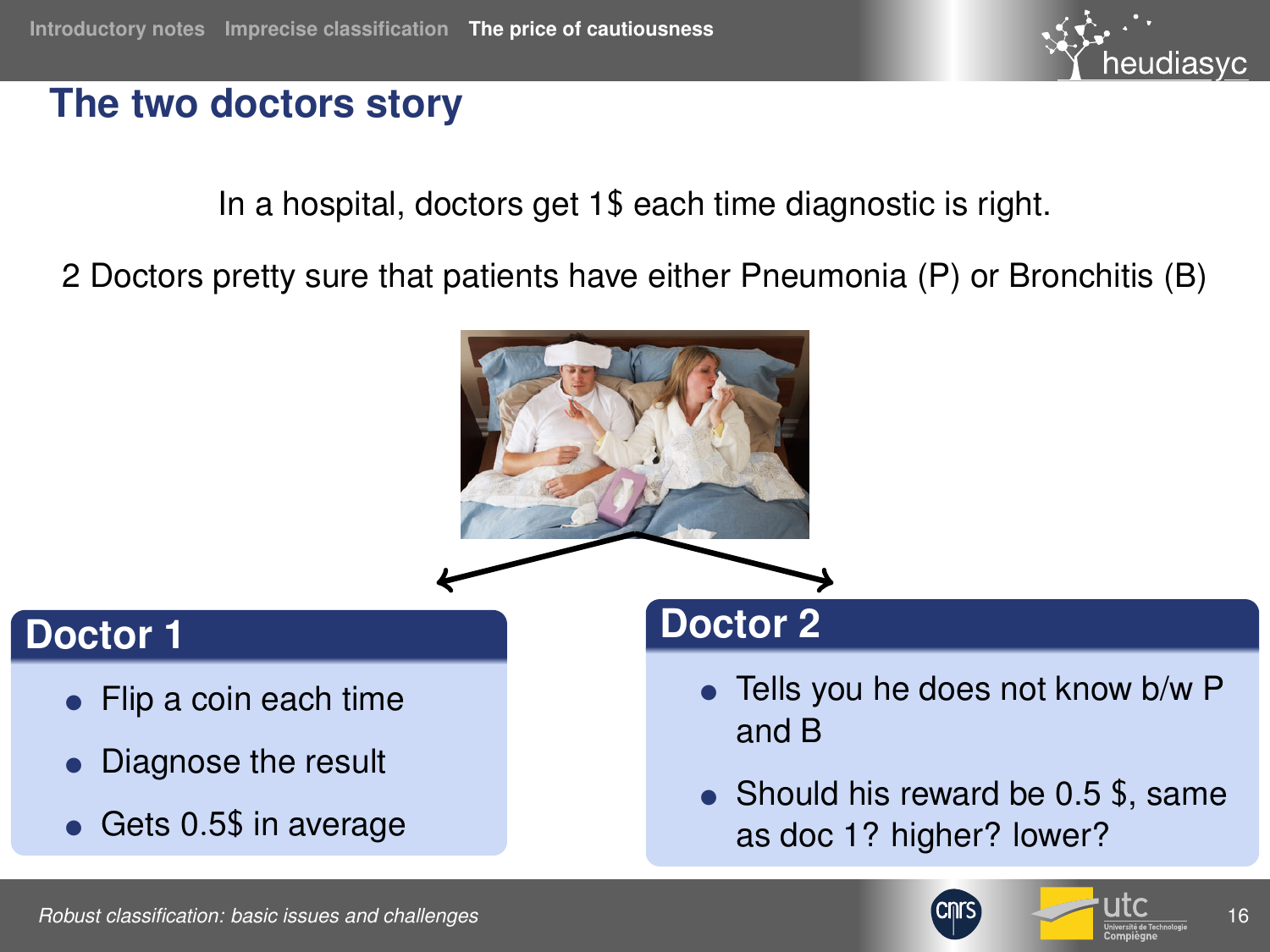

#### **Main solution so far for 0/1 loss**

$$
u(\hat{Y}, y) = \begin{cases} 0 & \text{if } y \notin \hat{Y} \\ \frac{\alpha}{|\hat{Y}|} + \frac{1 - \alpha}{|\hat{Y}|^2} & \text{otherwise} \end{cases}
$$
  
with  $u(\hat{Y}, y) = 1$  if  $|\hat{Y}| = 1$  and  $\hat{Y} = y$ 

• Discounted accuracy:  $\alpha = 1$ 

$$
u(\hat{Y},y)=\frac{1}{|\hat{Y}|}
$$

 $\rightarrow$  no reward to cautiousness (cautiousness≡randomness)

- $\bullet$   $u_{65}$ :  $\alpha = 1.6$ , moderate reward to cautiousness
- $\bullet$   $u_{80}$ :  $\alpha = 2.2$ , big reward to cautiousness
- $u_{\infty}$ :  $\rightarrow$  1 if  $y \in \hat{Y}$ , no penalty for being cautious

Solutions exists for generic losses too.



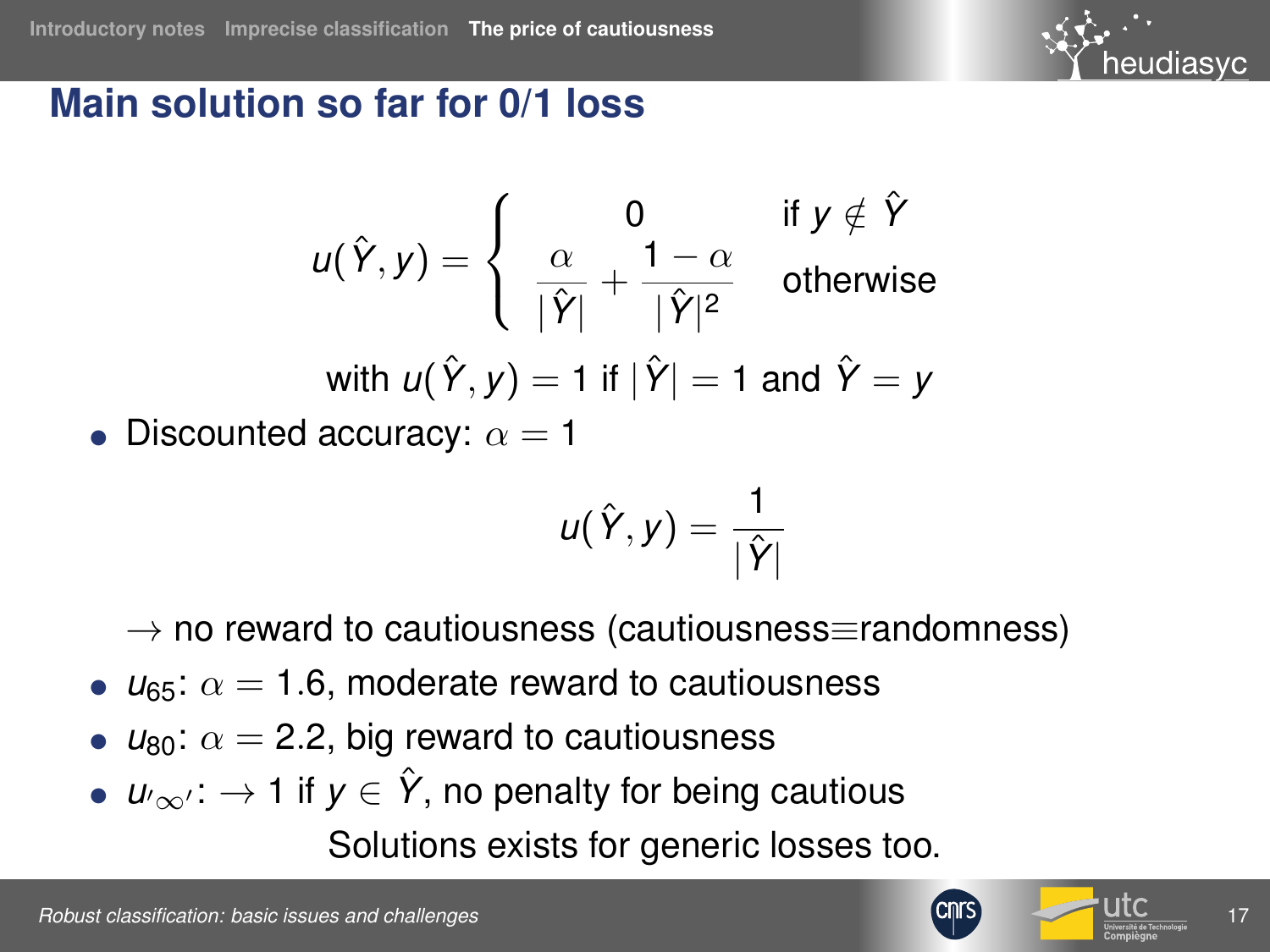

#### **Boldness averseness illustrated**







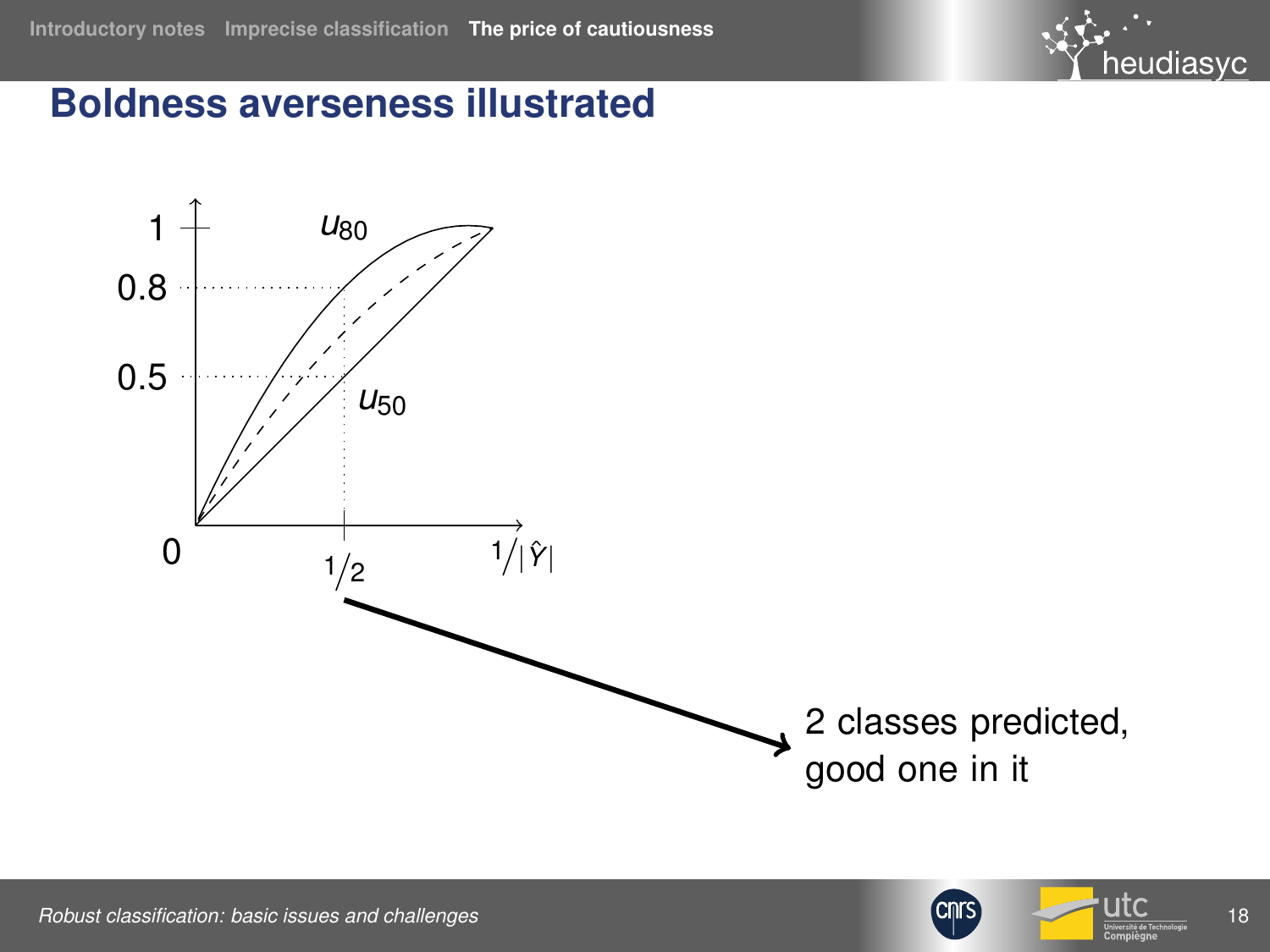

#### **Data sets and results**

| Names     | <b>Breats</b> | Iris | Wine | Auto | Seed | Glass | Forest | Derma | <b>Diabete</b> | Seament |
|-----------|---------------|------|------|------|------|-------|--------|-------|----------------|---------|
| Instances | 106           | 150  | 178  | 205  | 210  | 214   | 325    | 366   | 769            | 2310    |
| Features  | 10            |      | د ا  | 26   |      |       | 27     | 34    |                | 19      |
| Labels    |               |      |      |      |      |       |        |       |                |         |

|   |                 | $SR = 50\%$       |                   | $\epsilon = 20\%$ |            |   | $SR = 50\%$         |                   | $\epsilon = 20\%$ |            |
|---|-----------------|-------------------|-------------------|-------------------|------------|---|---------------------|-------------------|-------------------|------------|
| # | stats           | $\epsilon = 10\%$ | $\epsilon = 40\%$ | $SR = 30\%$       | $SR = 75%$ | # | 10%<br>$\epsilon =$ | $\epsilon = 40\%$ | $SR = 30\%$       | $SR = 75%$ |
|   | precise         | 56.4              | 56.4              | 56.9              | 57.0       |   | 80.7                | 80.7              | 80.1              | 82.6       |
| a | $U_{65}$        | 61.4              | 49.0              | 55.2              | 55.9       |   | 52.7                | 39.6              | 45.9              | 46.3       |
|   | precise         | 97.1              | 97.1              | 96.3              | 95.8       |   | 87.4                | 87.4              | 87.2              | 87.3       |
| b | U <sub>65</sub> | 97.3              | 96.6              | 96.9              | 96.1       | g | 88.5                | 88.9              | 88.2              | 88.4       |
|   | precise         | 62.7              | 62.7              | 61.3              | 62.9       |   | 98.9                | 98.9              | 99.1              | 99.0       |
| с | U <sub>65</sub> | 86.2              | 82.0              | 84.9              | 85.9       | h | 96.9                | 78.3              | 92.2              | 92.8       |
|   | precise         | 80.0              | 80.0              | 79.6              | 79.8       |   | 79.2                | 79.2              | 79.7              | 79.7       |
| d | $U_{65}$        | 82.8              | 61.0              | 74.9              | 74.0       |   | 79.7                | 79.6              | 80.0              | 79.5       |
|   | precise         | 93.1              | 93.1              | 93.6              | 94.0       |   | 89.3                | 89.3              | 89.2              | 89.3       |
| e | $U_{65}$        | 92.4              | 91.6              | 92.2              | 92.2       |   | 61.7                | 50.1              | 56.7              | 56.3       |

● Adding even little imprecision harmful

- Adding little imprecision good, a lot bad
- Adding imprecision, even quite a lot, actually pays off



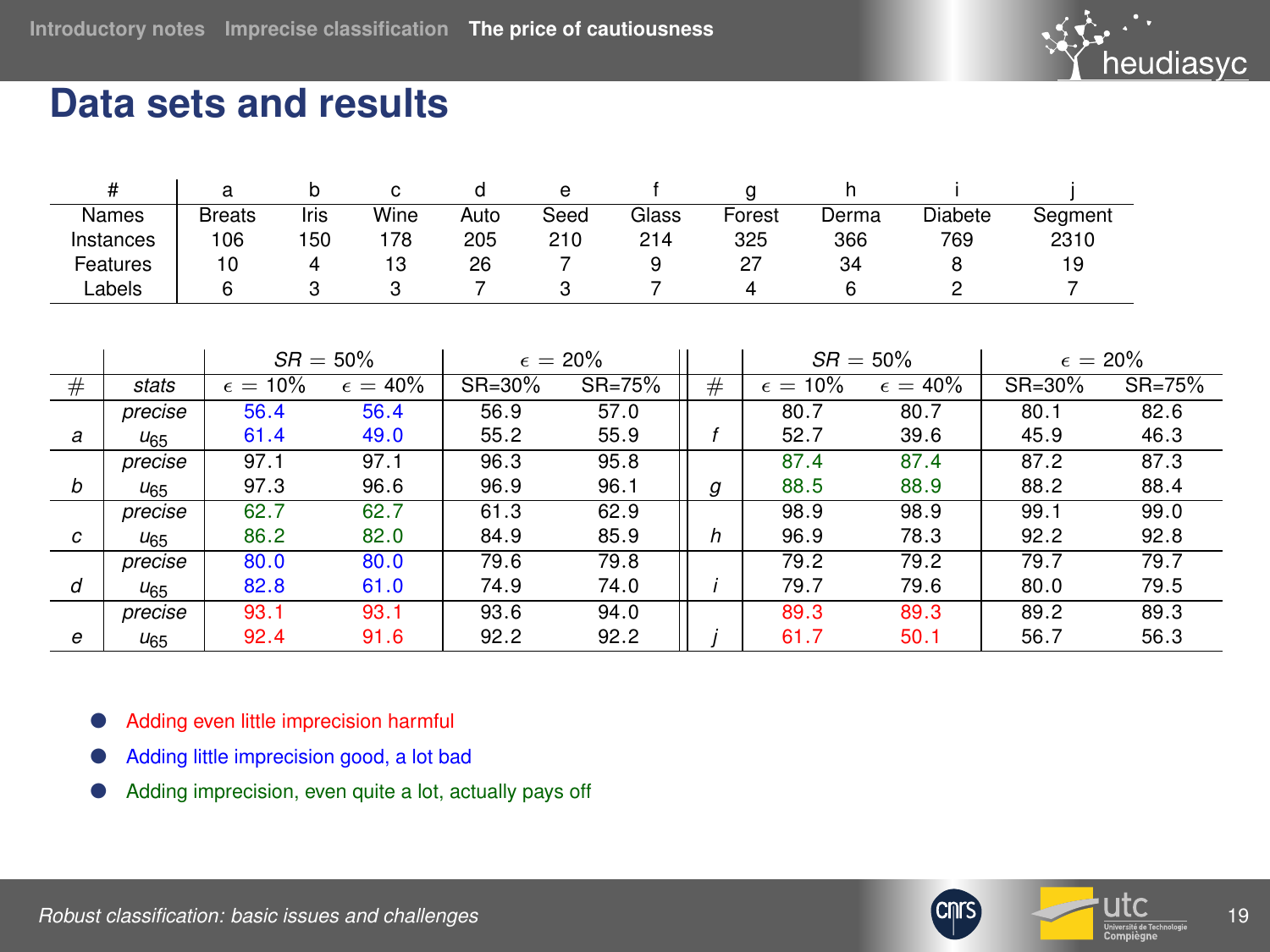

#### **Conclusions**

- Many ways to add cautiousness in learning problems
- Not all of them equivalent, at least from a principled standpoint (but also from a practical one)
- Important to answer the questions: why and how much do we want to be cautious?